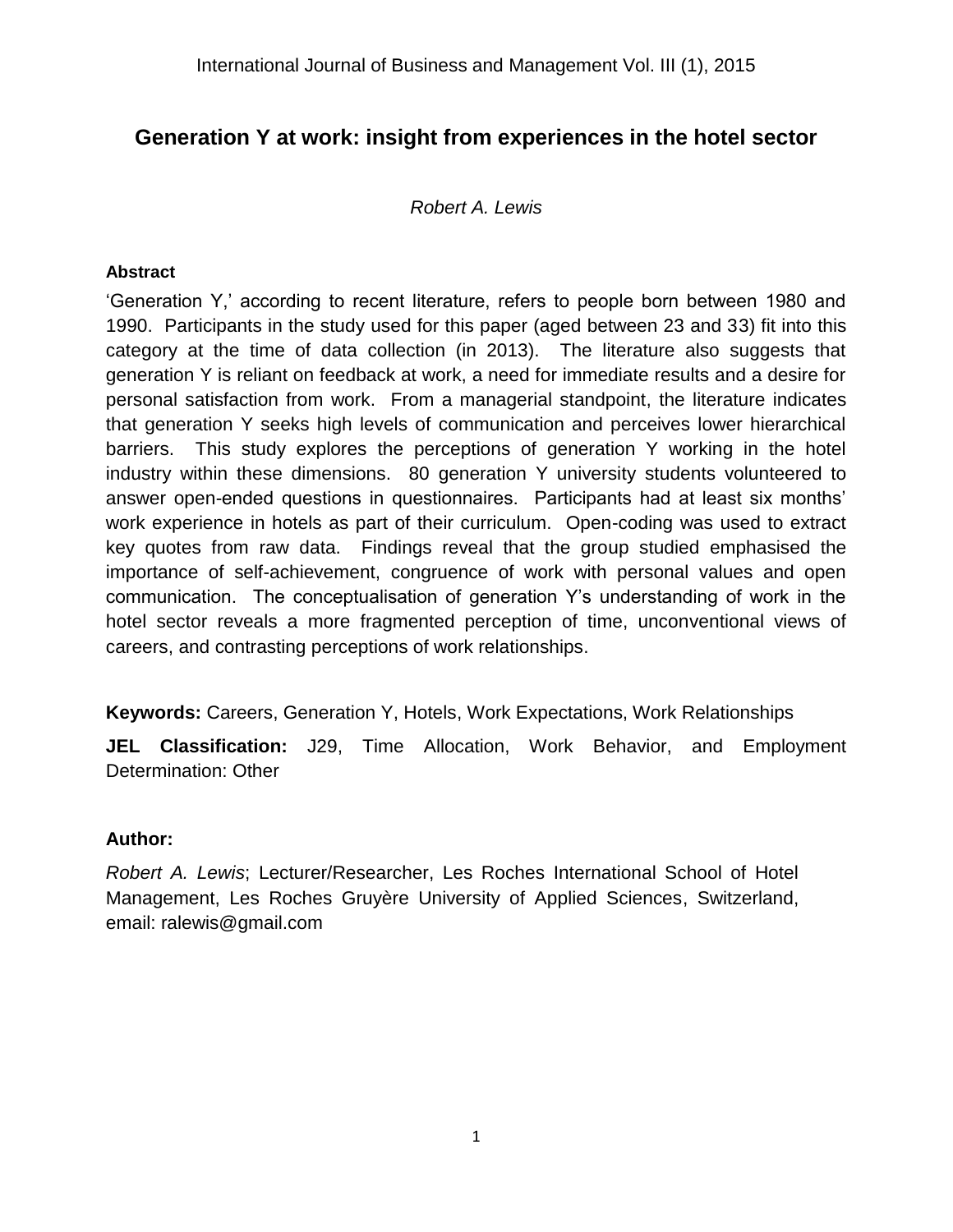# **1 Introduction**

Generations are characterised by groups of people within a specific time span (Josiam, Devine, Baum, Crutsinger and Reynolds, 2007). These periods of common life experiences have often been identified based on historical considerations. One example is the 'baby boom' generation (ibid). Research has also focused on the characteristics of generations to discuss their differences with other generations (Erickson, 2008). Though debated, a generation can be defined as a specific period of time during which people can be identified by common traits (ibid; Fenick, Scott-Halsell and Hashimoto, 2011). This paper investigates the experiences of a generation often called generation 'Y.'

Despite attempts to establish parameters to understand the identity of generation Y, the literature generally refers to people born approximately between 1980 and 1990 (Erickson, 2008; Fenich *et al.*, 2011; Josiam *et al*., 2007, Tulgan, 2009). Generation Y has also been referred to as the millennial generation (Erickson, 2008; Ng, Schweitzer and Lyons, 2010). There are numerous studies, which attempt to understand the characteristics of generation Y, such as a self-centred vision (ibid; Tulgan, 2009). There is a growing body of knowledge that probes into the effects of generation Y at work, such as low importance of hierarchy and demanding career expectations (ibid). Within this branch, there are an increasing number of investigations on the experiences of generation Y workers in the service industry, notably hotels.

It is increasingly common to find different generations working together (Twenge and Campbell, 2008). With the introduction of generation Y into the work force, the literature has identified a cultural 'clash' between generation Y with older generations (ibid; Tulgan, 2009). This may be due to the current take up of the use of Information Technology (IT). One example is the use of smartphones and their synchronous communication features (e.g., texting)), which has been widely adopted by generation Y, in contrast to their older counterparts (Tulgan, 2009).

Furthermore, the service sector, which requires high levels of human interaction (Baum, 2006; Michel, Kavanagh and Tracy, 2012), has grown significantly in recent decades (Solnet and Kralj, 2011). The desires and needs of generation Y in service industries constitute a new dimension which challenges understandings of work-related behaviour in organisations. This paper focuses on the evaluation of work experiences of people from generation Y in the hotel sector.

# **2 Literature review**

## *Attempts to define generation Y*

Though many academic studies have attempted to define generation Y (Erickson, 2008; Josiam *et al*., 2007; Michel, Kavanaugh and Tracy, 2012; Ng *et al.*, 2010; Tulgan, 2009),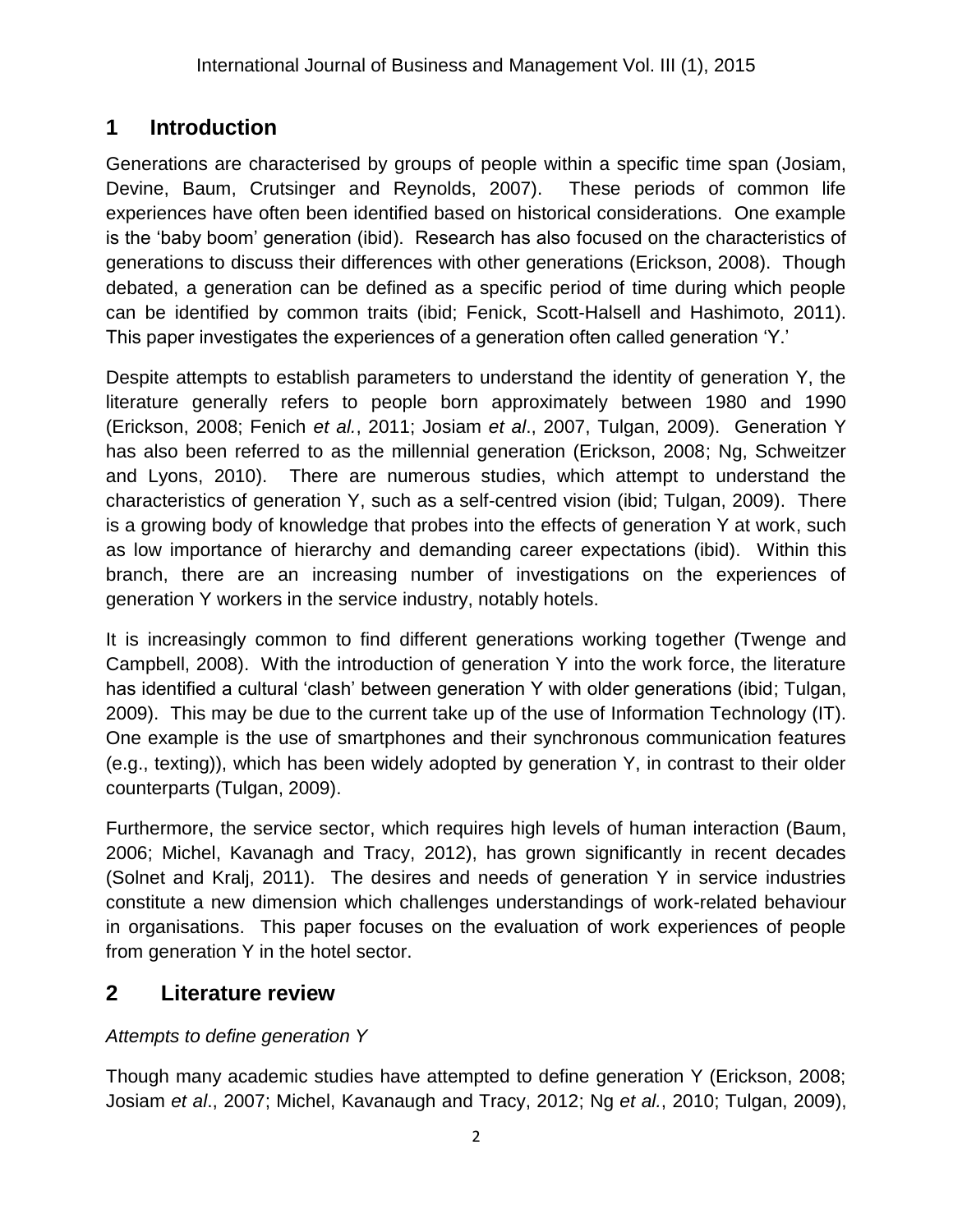it is more common for researchers to discuss observations which influence our understanding of the concept (Twenge and Campbell, 2008). These observations include what behaviour is common to generation Y (ibid), how generation Y understands the workplace (Twenge, Campbell, Hoffman and Lance, 2010; Tulgan, 2009) and how generation Y 'thinks' (Erickson, 2008). Discussions from authors on these dimensions underscore generation Y's tendency to have self-centred perceptions (Ng *et al.*, 2010; Twenge *et al.*, 2010; Tulgan, 2009).

Despite the previous arguments, the literature does not reveal clear definitions, but rather elucidates common behaviours which help identify people from generation Y. This has emanated from generational culture conflict between generation Y and older generations (Tulgan, 2009). This approach can be influenced by outside factors, such as societal trends, such as the growth of inter-generational workforces (ibid). From a sociological standpoint, the study of generations, and in particular generation Y, can contribute to the understanding of how social factors, such as hierarchical perceptions (Schein, 2010), affect generational groups in work settings. For the purposes of this paper, generation Y refers to study participants, born between 1980 and 1993, at the time of data collection in 2013.

## *Traits*

Generation Y exhibits an increased need for feedback and open communication at work (Eisner, 2005; Martin, 2005; Twenge and Campbell, 2008). This is also manifested by generation Y's desire for communication at a fast pace (Ng *et al*., 2010). Examples of this trait have been identified in studies (Martin, 2005; Solnet and Hood, 2008; Twenge and Campbell, 2008) and, more specifically, in relation to how generation Y interacts with colleagues and managers in hotels (Solnet and Hood, 2008). The hotel sector, in particular, places emphasis on the need to operate with employees from different generations (Twenge *et al*., 2010).

The need for 'immediacy' can be linked to the use of electronic devices, such as email and texting, as a primary means of communication for generation Y (Eisner, 2005; Erickson, 2008; Tulgan, 2009). There is anecdotal evidence (Martin, 2005) that shows how managers of generation Y employees communicate at a slower pace. In the hospitality context, such as in hotel work, the interaction of employees with their colleagues and managers is a key feature of job functions due to the nature of providing face-to-face service to guests (Adams, 1976).

Despite the above arguments, the literature does not reveal how conscious generation Y is of its need to adapt to the communication needs of its colleagues and managers from other generations (Barron, Maxell, Broadridge and Ogden, 2007; Cennamo and Gardner, 2008). Academic studies provide evidence which emphasises a 'self-centred' perception of generation Y (Maxwell and Broadbridge, 2010; Ng *et al*., 2010; Tulgan, 2009). This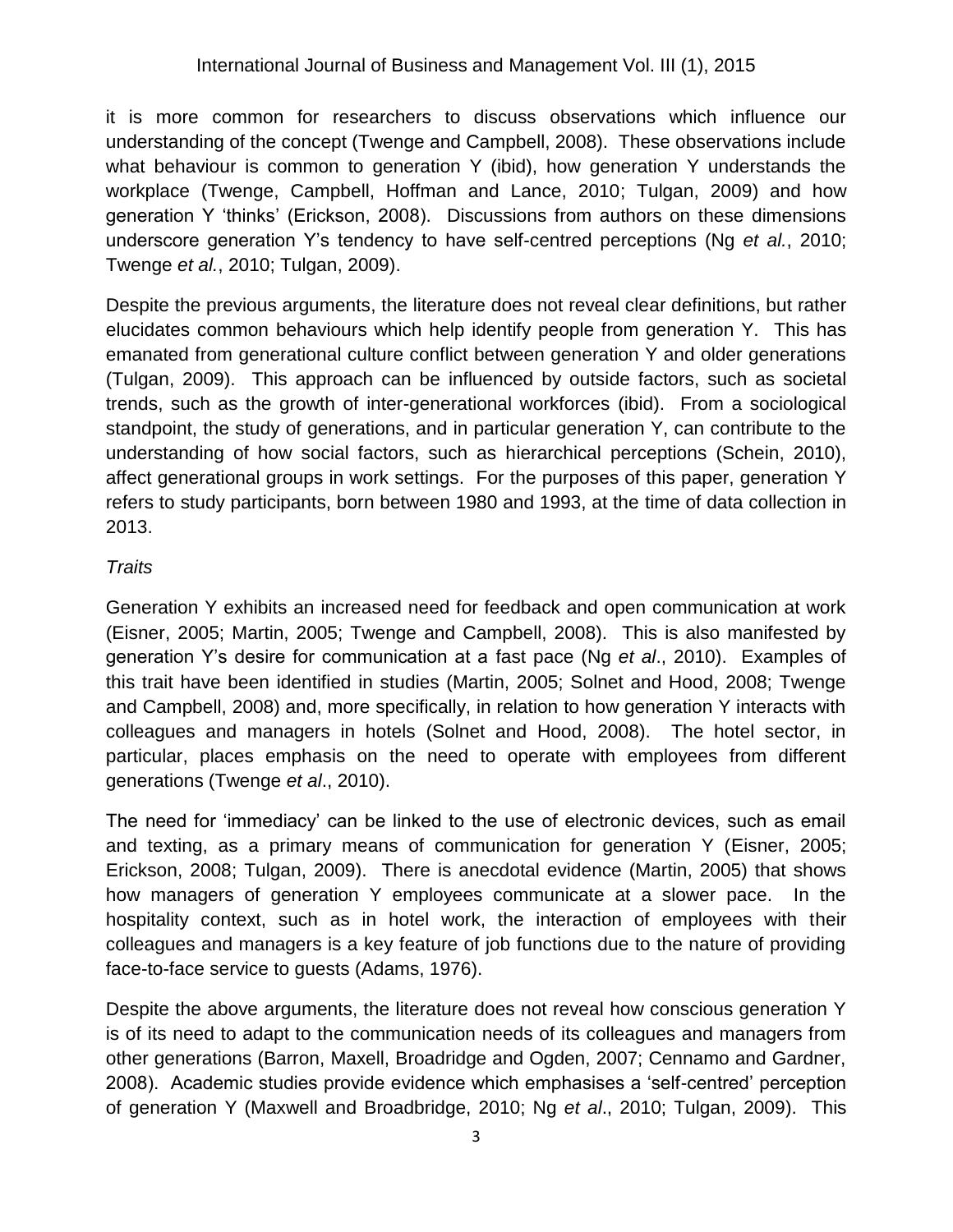suggests that generation Y can experience difficulty understanding the communication needs of its colleagues and/or line managers.

#### *Values*

The literature underscores generation Y's desire for structured career paths (Ng *et al.*, 2010; Terjesen, Vinnicombe and Freeman, 2007, Tulgan, 2009). This is complemented by evidence which suggests that generation Y needs to grow in its careers quickly (Gursoy, Maier and Chi, 2008; Solnet and Hood, 2008; Solnet *et al.*, 2012; Tulgan, 2009). Nevertheless, this is in contrast to traditional career paths in organisations based on hierarchy. From a temporal perspective, Viard (2011) points out that today workers experience scattered career paths due to a more fragmented organisation of work and social time. Moreover, organisational norms in many large hotel organisations require employees to spend significant periods of time in various functions before being promoted (Solnet and Hood, 2008). An emphasis on hotel employment has traditionally been made on the importance of experiences (Baum, 2006). The career-related values of generation Y can be incongruous with those displayed by many of the organisations currently employing them. In hotels, where tradition has often influenced the context of employee relations, this has become a prevalent issue debated in the literature (Josiam *et al.*, 2007; Maxwell and Broadbridge, 2010; Solnet and Kralj, 2011; Tulgan 2009).

Studies have shown that generation Y needs to gain meaning from work (Barron *et al.*, 2007; Eisner, 2005; Ng *et al.*, 2010). Meaning is translated into work activities that are congruous with social values (Tulgan, 2009; Twenge *et al.*, 2010). Another branch of the literature reveals generation Y's need for increased work-life balance (Maxwell and Broadbridge, 2010; Tulgan, 2009). This generally refers to the need for generation Y to acquire time from work for personal activities (ibid). In the hotel context, the 'conciliation' between workers' desires for increased work-life balance remains relatively unconventional. This implies that traditional organisational contexts found in hotels are not adapted to certain needs of generation Y.

From a sociological perspective, Merton (1957), in his role set theory, argues that workers seek to cope with work- and non-work-related roles to achieve perceived satisfaction. In this vein, and despite improvements from one large hotel group in Asia to adapt to generational differences for workers through an on-site 'employee centre' (Lewis and Mottier, 2012), there are few examples of how hotels seek to increase work-life balance initiatives to attract and/or retain employees.

#### *Work relationships*

The literature discusses how generation Y is more demanding of its line managers (Gursoy *et al.*, 2008; Martin, 2005; Twenge and Campbell, 2008; Tulgan, 2009) in terms of communication. The relationships that generation Y desire are open and direct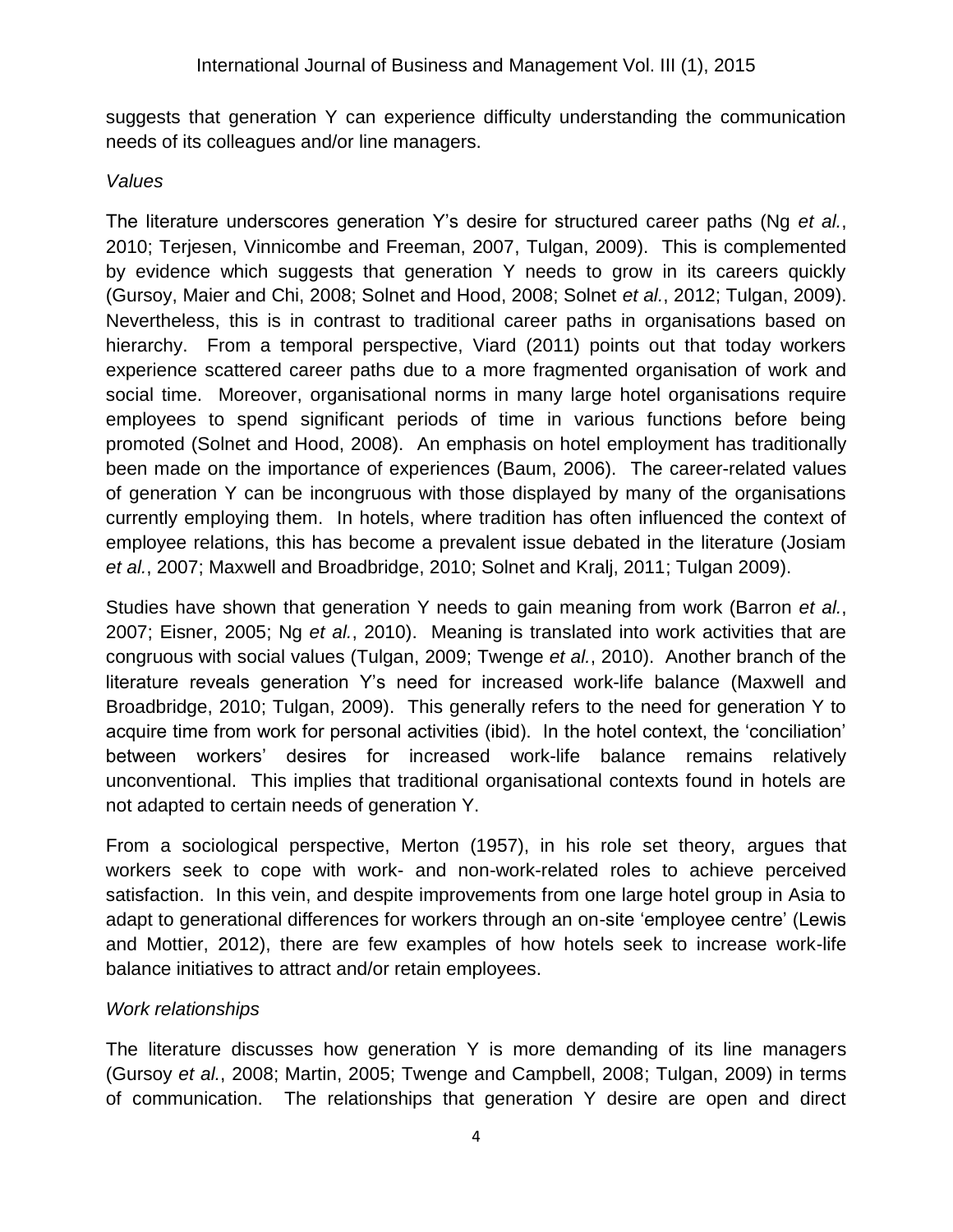(Eisner, 2005; Maxwell and Broadbridge, 2010; Ng *et al.*, 2010; Tulgan, 2009). This can be at odds with older generations which are not as used to frank discussions with subordinates (Martin, 2005; Tulgan, 2009). It is also unclear how organisational cultures affect this. Generation Y perceives fewer hierarchical barriers when giving its opinions or when making suggestions (Martin, 2005). Again, this can be at odds with traditional management methods which emphasise distance between employee levels and perceived status, often related to organisational position (Schein, 2010). Moreover, hotel work has traditionally focused on adapting to organisational cultures and learning skills through experience (Baum, 2006). In this vein, work experiences in hotels have been conventional sources for building competencies and careers. Developing and maintaining relationships at work are inherently linked to this. These arguments reveal that generation Y's perceptions of work relationships contrast with current understandings.

## *Research questions*

The following research questions emerged from the literature covered.

- 1) What are the predominant traits of generation Y employees in hotels?
- 2) What are the predominant values of generation Y employees in hotels?
- 3) How do generation Y employees perceive their work relationships in hotels?

One study in the literature used a large sample (n=504) to investigate generational differences at work (Cennamo and Gardner, 2008). The study for this paper evaluated themes from the literature in an exploratory fashion on a much smaller group of people to gain more profound understanding on their experiences in hotels. The above research questions for this paper were used to develop sets of open-ended questions used in questionnaires to capture experiences of 80 respondents, which is discussed in the following section.

## **3 Methodology**

## *Pilot test*

Themes, identified in the literature, were used to identify questions to investigate, which is supported by Denzin and Lincoln (1998). This qualitative approach aimed at retrieving insight from themes and, at the same time, exploring new ones. For the pilot test, a draft questionnaire was developed and distributed to six volunteers.

The draft questionnaire contained six open-ended questions:

- 1) Question one asked for age, nationality and gender.
- 2) Question two asked how long the participant had experience working in hotels, with an option to answer 'none,' if applicable.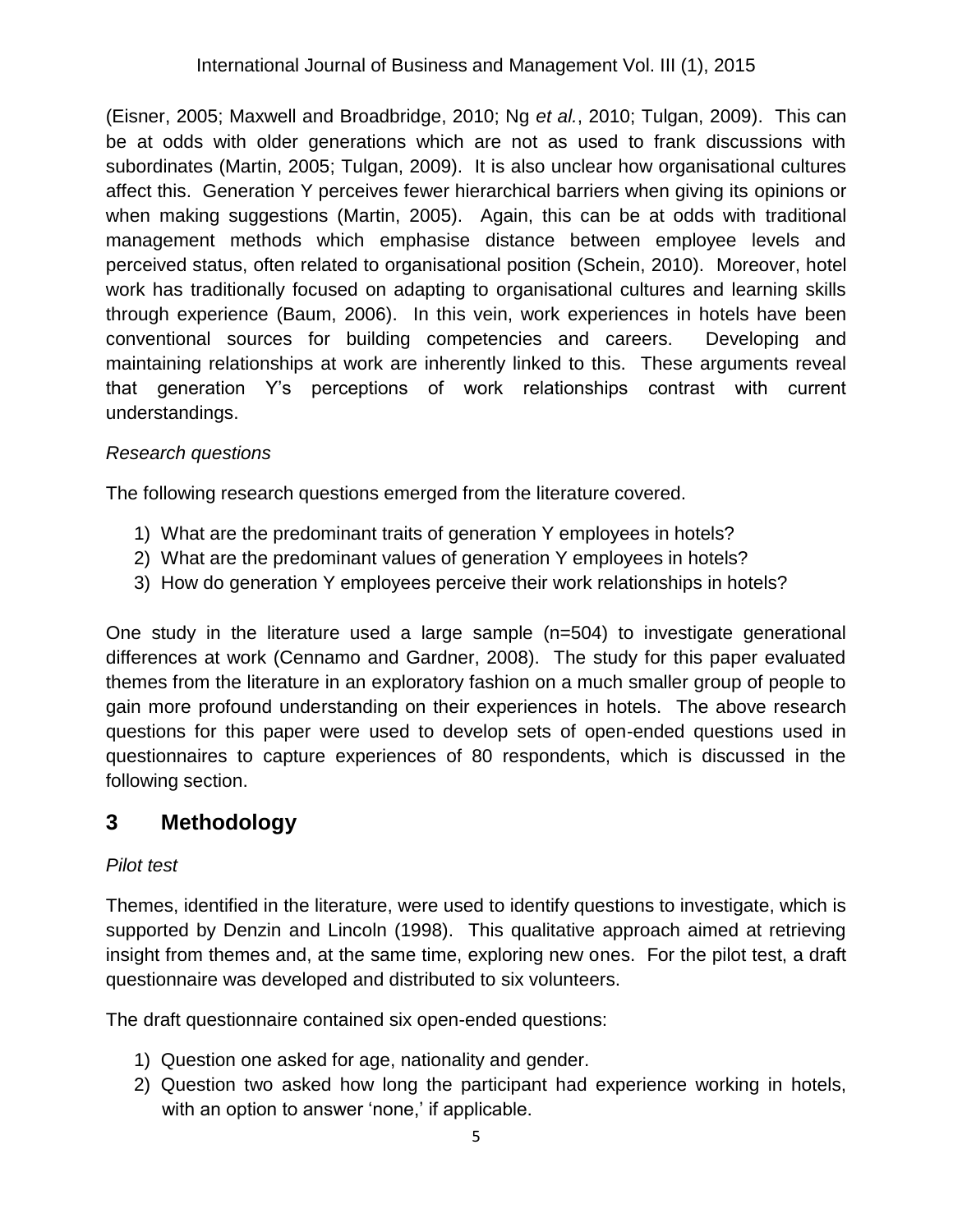- 3) Question three asked participants if they need feedback from managers/colleagues and to provide examples.
- 4) Question four focused on the meaning of work for participants. It asked candidates how important it is for a job to 'match' their values and to provide examples. The second part of this question asked participants if they are attracted to work in an environment that matches their values. It also asked them to identify examples of values. This section of the questionnaire provided example values (honesty, sharing, and trust).
- 5) Question five asked participants if they choose a job because it brings personal satisfaction. It also asked them to provide examples of how work can provide personal satisfaction.
- 6) Question six asked participants how important it is for them to choose an employer who offers a structured career and asked them to explain why.

Draft questionnaires were distributed in-person to a group of six graduate students at a Swiss university one afternoon. All were between 23 and 30 years old. Students were asked to write any comments on the draft that were not related to the question itself, such as feedback on a question's wording or any potential misunderstandings. All participation was anonymous and confidential. Respondents were under no pressure to participate and were all volunteers.

There were few language difficulties observed. Nevertheless, some vocabulary was altered to 'fit' with the understanding of participants. Moreover, some candidates asked for specific examples of values, which were subsequently added to question four (see above).

The objective of using six open-ended questions was to retrieve examples of experiences of study participants that could provide illustrations. Despite the potential 'directive' aspect of the questionnaire (which can be argued is inherent to a semi-structured questionnaire), questions were phrased in a neutral fashion to avoid 'leading' participants. The finalised questionnaire contained the six original open-ended questions and previously-discussed alterations.

#### *Finalised questionnaire administration*

Questionnaire respondents were all university students in Switzerland, specialised in service management, who each had over six months work experience in hotels. This work experience was part of their curriculum. All students were in their third and fourth years of study. The students took part in the study during an afternoon break after their classes had finished during autumn 2013.

Before filling out questionnaires, the researcher introduced the purpose of the study and stated the guarantee of anonymity and confidentiality. Respondents were under no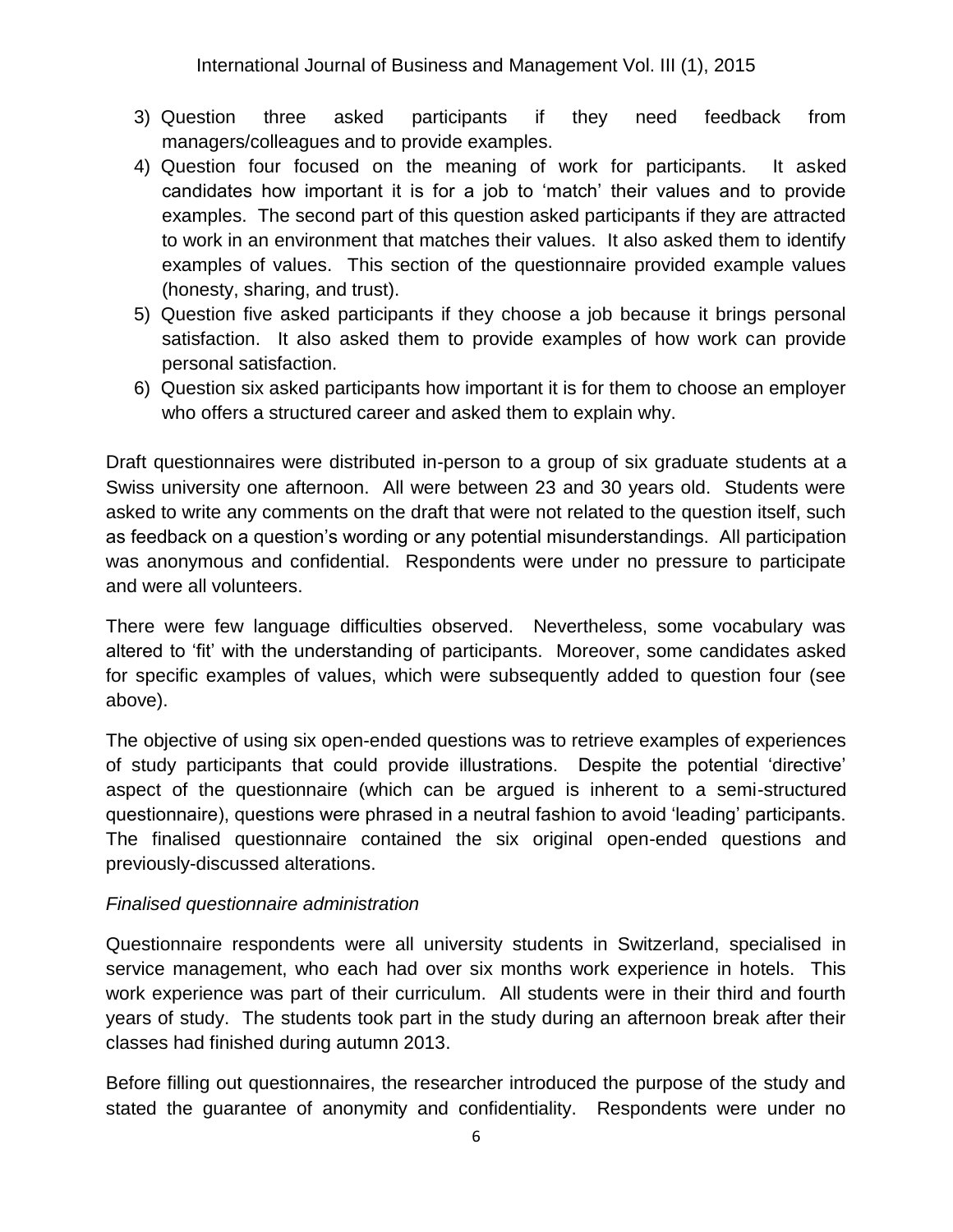pressure to participate and were all volunteers. The researcher was also available during the session to answer any questions or provide help. There were no questions about content. By contrast, some participants asked the researcher for examples for answers. The participants took between 30 and 45 minutes to complete the questionnaire.

## *Participant profiles*

The sample (n=80) studied was highly international, with over 32 nationalities represented. The most dominant nationalities were Chinese (n=14) and French (n=7). All others were more evenly dispersed. All had been educated at university level in the English language. They have all studied hotel management in Switzerland and have worked for over six months in hotel job functions.

There were 37 females and 43 males who participated in the study. Their experience working in hotel functions ranged from 6 months to 72 months, with an average of 13 months. The average age was 23, with a range from 19 to 29. Though few students fell outside of the 'generation Y' age range established (aged approximately 23 to 33 in 2013), all students were included due to their similar experiences and interaction with their peers.

## *Data analysis*

After questionnaires were collected, they were transcribed and labelled into Word documents. Study participants' questionnaires were labelled with numbers (e.g. respondent one was recorded as 'R1'). Respondents' answers to each question were keyed into each corresponding Word documents (each Word document represented one question).

Open coding was used to sort through data to identify themes and to allow patterns to emerge. Codes, or themes, were extracted from replies through a sifting process (Richards, 2009). This process was repeated until final themes were identified. The entire data set was reviewed (with all question replies) because it allowed identifying any 'crossover' of themes. This suggests that answers to questions could fall outside of the scope of the question's corresponding theme. This allowed answers to be broken down into chunks of words or parts of sentences, called Meaning Units, or MUs, according to Giorgi (1994). MUs are used as quotes in this paper to strengthen discussions through illustrations.

As a rough estimate, approximately one-third of themes that emerged from commonalities in raw data were sorted into subthemes. Quotes that best illustrated their respective themes were extracted for discussions in this paper. Whilst sifting through raw data to sort them into themes and related subthemes, frequencies of replies were not the focus, but rather key illustrations to provide depth and insight.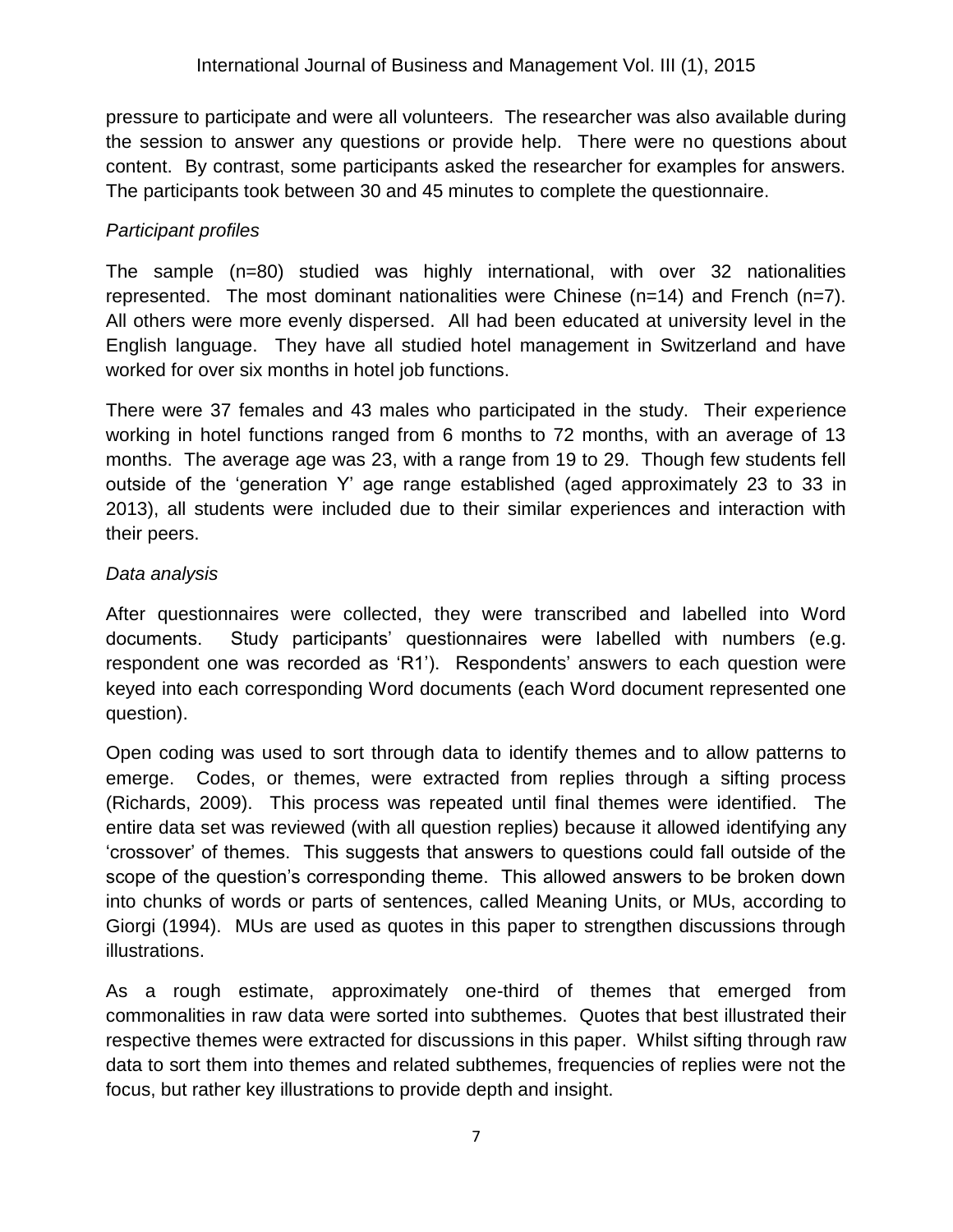Themes from the raw data set fit predominantly into the categories of traits, values and work relationships. These themes are the main headings for discussions of findings in this paper. For example, 'satisfaction' and 'goal-setting' were predominant subthemes that emerged from the raw data related to 'traits.' The following sections use quotes, or MUs, embedded in discussions, to 'tell the story' of the material retrieved. The findings in this paper are restricted to the number of selected quotes from participant replies. Quotes are not intended to provide generalisation, but rather 'snapshots' into the perceptions of this unique co-hort of international students with similar professional experience in a hotel context.

## **4 Findings**

#### *Perceptions of traits*

Importance of satisfaction from work

Respondents stated that receiving acknowledgement was important.

*When you finish the task and get acknowledgement from others. (respondent 5).*

A need for a sense of fulfilment from work was also expressed in findings.

*I get fulfilment from results. Numbers and sales provided fulfilment since whenever I was able to sell things or get new clients it gave me a sense of selfachievement. (respondent 12).*

Overall, respondents' replies showed how work influenced their perceived satisfaction.

*If you do what you are passionate for, I think you gain personal satisfaction. I would only choose jobs what I can be myself and work for the person/same company I can stand behind. I must be persuaded by the company or product to be satisfied. (respondent 69).*

The above citations reveal that it is important for participants in this study to have interaction with colleagues at work. The replies suggest that feedback received is not only enriching, but also influences and re-enforces perceptions of organisational citizenship.

Effects of goal-setting

Replies focused on the importance of having goals to structure perceptions of work advancement.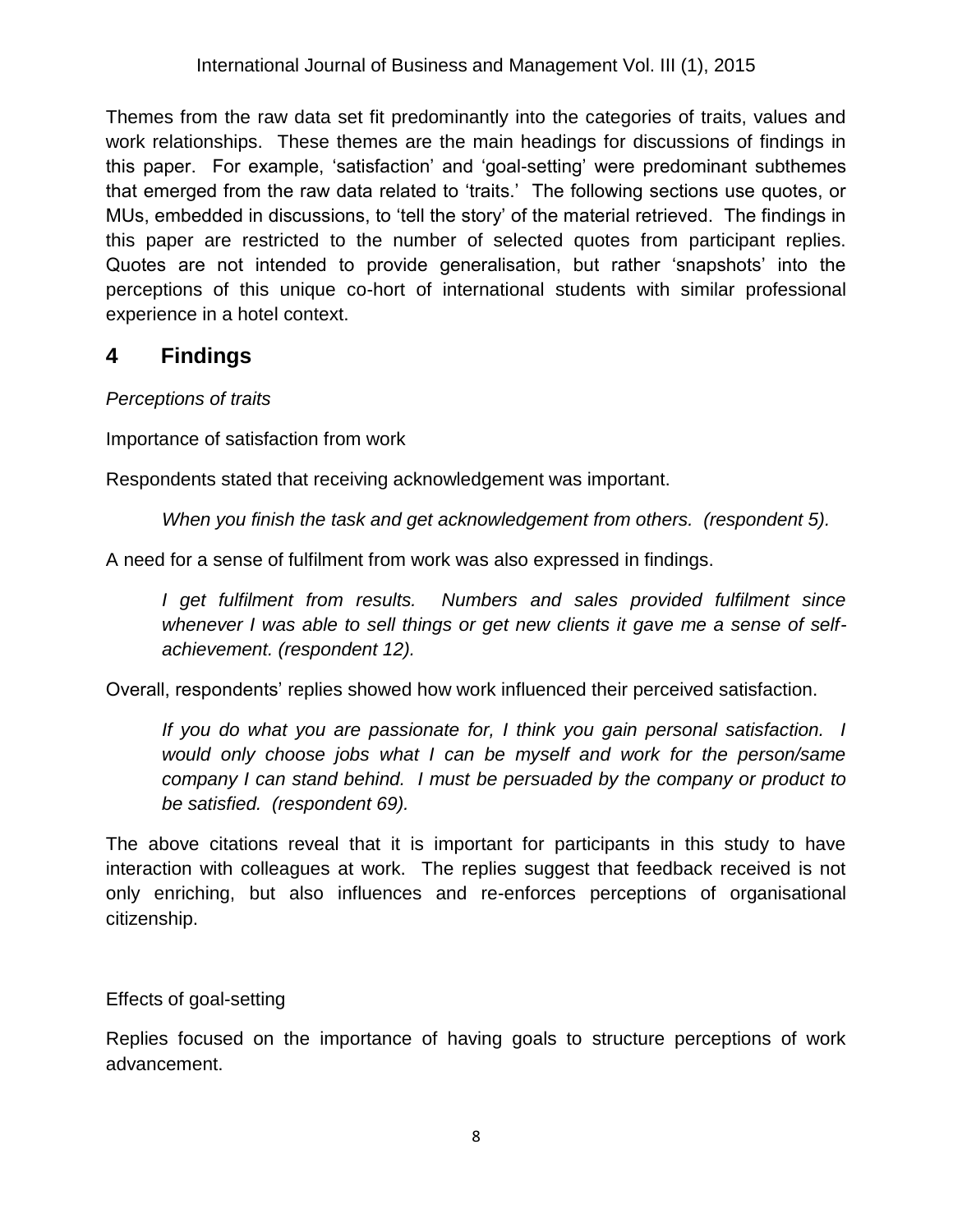*It is necessary if your goal is to work long in the company. It is important to know where you could go. You know why you are working! (respondent 14).*

Respondents illustrated the necessity of goals at work for planning purposes.

It is important to have goals that have to be achieved in order to keep growing. I *believe a career plan is a way of motivating the employee to perform well. (respondent 20).*

*Because it is goals that motivate you to reach the milestones listed in the structured career curriculum. (respondent 55).*

Goals also shaped respondents' perceptions of the future.

*It is very important because I believe in long-term goals rather than immediate satisfaction. (respondent 17).*

*This enables you to know that your goal is and know what to look towards in the future. With a structured career from the start, you can start early to plan your way up and focus only on the essentials to reaching that goal rather than wasting time dilly-dallying on other unimportant factors that won't necessarily help you meet your expected target. (respondent 80).*

Above replies highlight that participants prefer more structured career paths where their efforts can be compensated. Career paths in hotels are traditionally focused on longterm acquiring of skills. This parallels with replies that suggest that it is important to perceive meaning from work accomplished. This reveals that work, for participants in this study, is a concept that covers work and non-work life. Moreover, replies suggest that contributions at work have value in non-work life, such as the perception of 'growing.'

#### *Perceptions of values*

Respect

Respect on all levels was deemed valuable.

*It is important for me that respect is always experienced between myself and customers or myself and colleagues, as well as honesty. (respondent 2).*

Work motivation was linked to respect.

In fact, if it (work) does not match my values I would not feel motivated. In one of *the outlets I worked the manager was disrespectful. I looked forward to leaving the outlet. (respondent 17).*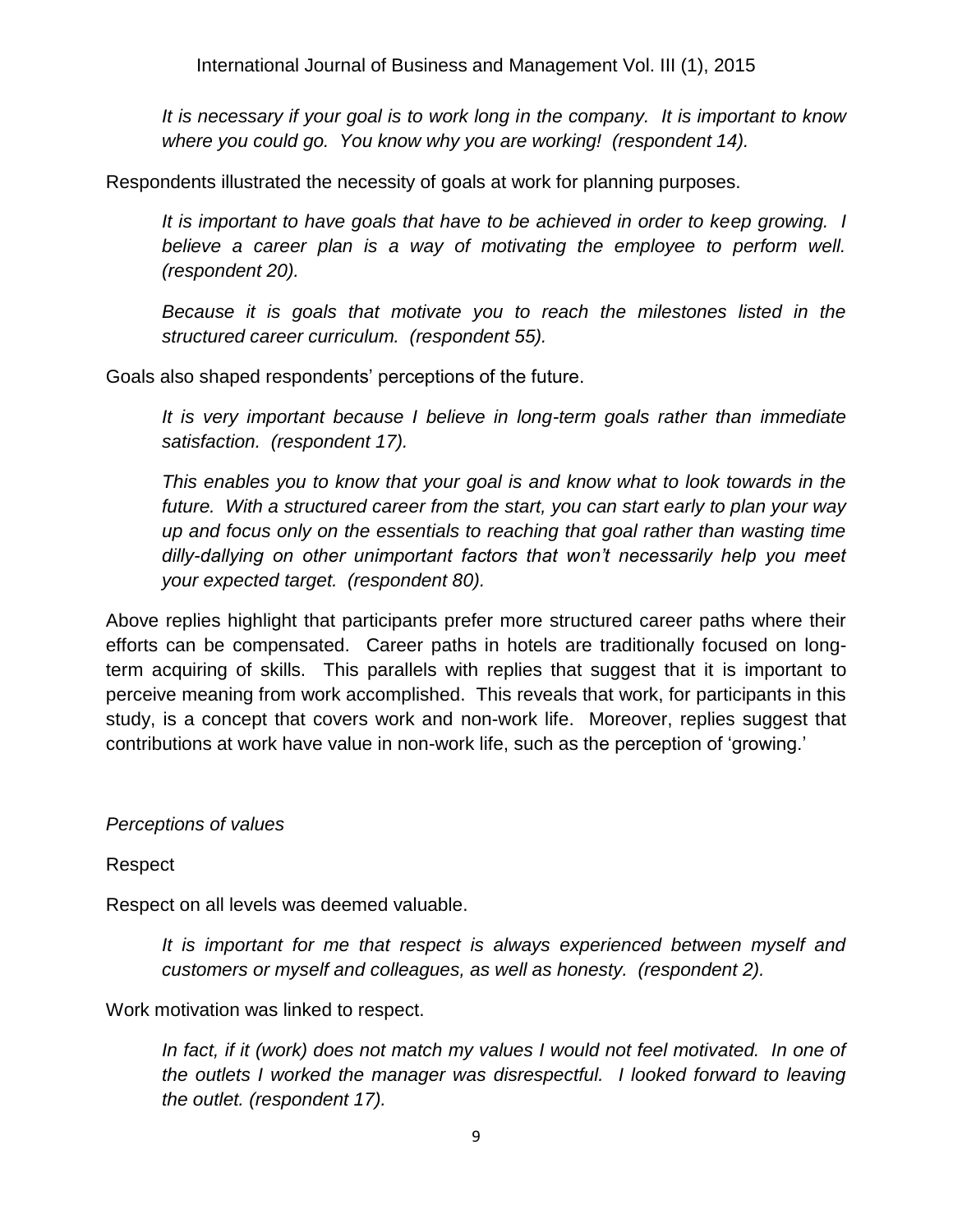Respect was considered important in work relationships.

*I like to please guests. I would like to work for people that feel the same. I need to work for respectful people – I left a company because it was disrespectful. (respondent 42).*

Above replies shed light on the importance of integrity at work, in terms of working in a respectful environment. Replies further suggest that the understanding of a respectful 'guest' experience in a hotel context can be extended and translated into a respectful 'employee' experience. This reveals that effective work relationships can contribute to and foster respectful work environments.

Importance of work-related values' congruence with personal values

Ethics were linked to personal values.

*Ethics are essential. If I feel bad and doubtful regarding the unfairness of activities for my jobs I will probably resign. Fairness to the customer and colleagues are essential to achieve good work and a good company culture. (respondent 1).*

Respondents separated perceptions of values into implicit and explicit factors.

*In order to achieve job satisfaction the job itself should match your internal and external factors. Values being part of the internal factors will determine if you are comfortable with your job. Example, employee that has been explained the quality standard and needs self-fulfilment will know challenges and not be comfortable as a trainee. (respondent 35).*

Gaining meaning from work was emphasised in replies.

I am fully dedicated to my work if I identify my values with the work being done. *Providing good service and value-for-money products are meaningful for me. If I were asked to do something not up to standard, I would not be happy about the work. (respondent 65).*

*I would not take a job that questions my moral values. For example, organisations that work with 'underhand' or 'under the table' method. I would also refuse to work for a company who has methods against human rights or animal rights. (respondent 74).*

The influence of values in the work environment was highlighted.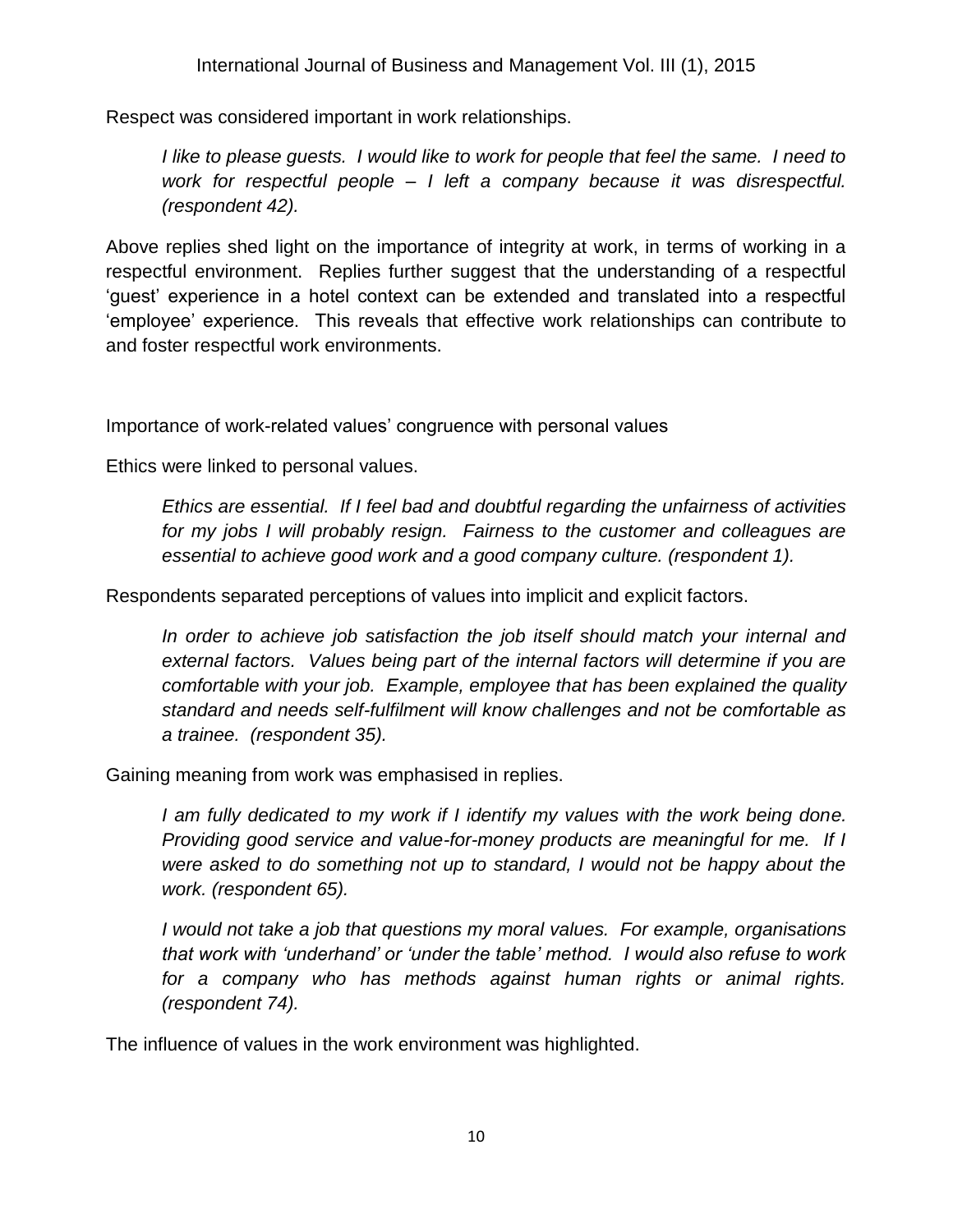International Journal of Business and Management Vol. III (1), 2015

*It is very important that my role and responsibilities at the workplace are aligned with my values. I value mutual respect between colleagues and value a workplace that strives to create a friendly environment. (respondent 76).*

Above comments suggest that personal values spill over into perceptions of work behaviour. Furthermore, this reveals that employees can be demanding in terms of their expectations from employers. In other words, this indicates that there is a theoretical threshold at which employees would consider an employer incompatible because of incongruence with their value sets.

#### *Perceptions of work relationships*

#### Feedback

Respondents revealed a reliance on feedback for self-improvement.

*In any situation where I have struggled or had to make decisions on my own, a problem or deal with a situation. I then need feedback to assess my performance*  and further improve myself. Working in the banqueting department, I had to deal *with a client that required a last minute 'cocktail reception' after his business conference, for 70 persons. None of the other banqueting rooms were available. I decided to set up the cocktail in the hotel corridor, outside of the conference room. The feedback I got was very useful to help me identify the good and negative points of my organisation. (respondent 33).*

Respondents discussed a need for feedback on a continuous basis.

*Feedback would always be great at any time. After a long day of work, it would be nice if managers give feedback on my performance. For colleagues it would be great to have feedback during work. Every day, when I worked at the bar at closing time when we finished cleaning, my colleagues, managers and I would all sit together with a drink and talk about the performance. What went wrong, how to improve, recognition. (respondent 52).*

*When I just started for example at the end of my first month, I would appreciate it if my manager/colleagues would evaluate my performance and tell me what I did well and what I should improve. (respondent 74).*

Respondents expressed cultural implications of feedback, illustrated in face-to-face and non-face-to-face communication patterns.

*Yes. I like to communicate with people face-to-face not just sit in front of a computer. (respondent 5).*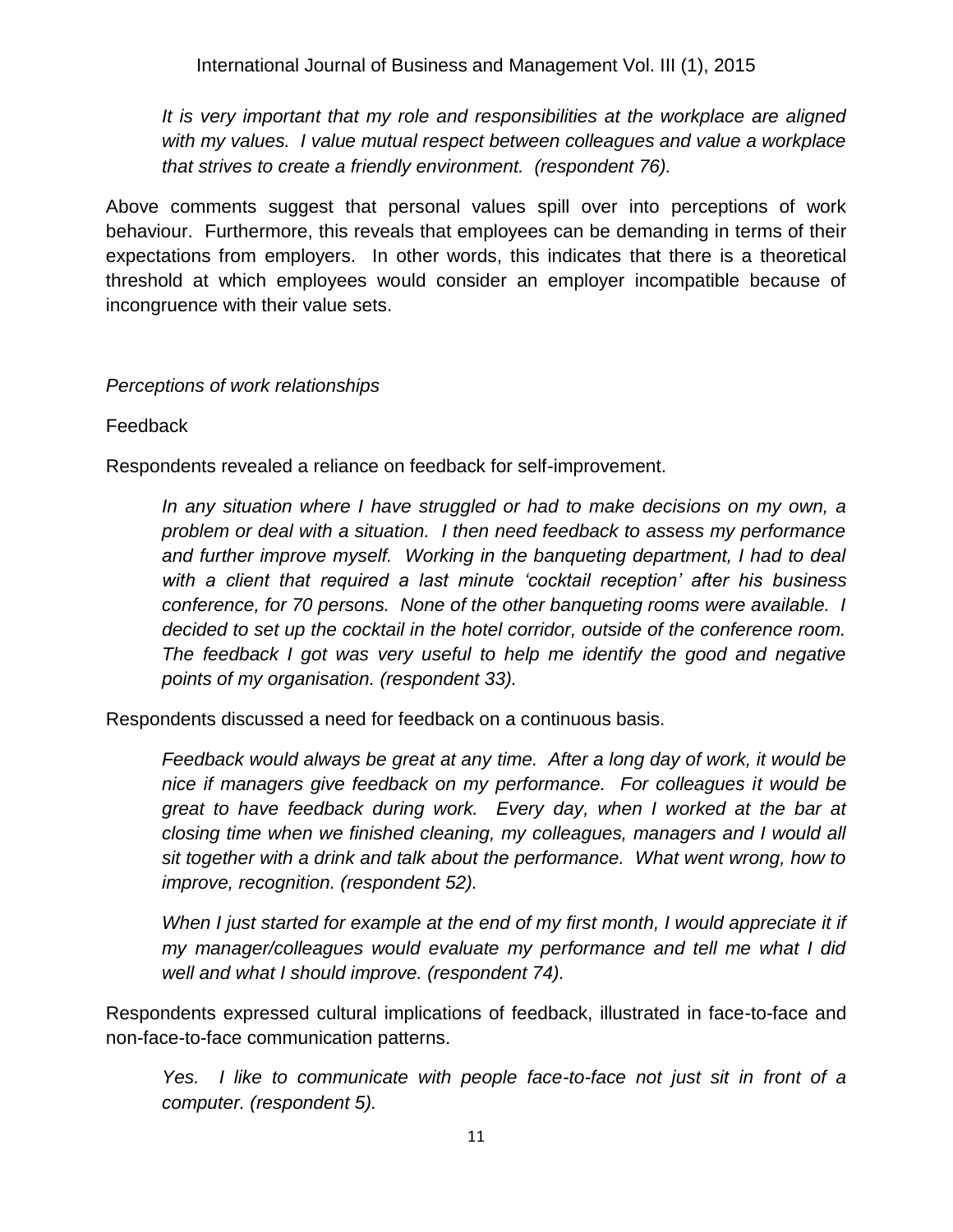*Having worked in China, I realised the workplace has a lot of hidden hostility from the service staff to the management, which can hinder the efficiency of operations. (respondent 76).*

Above findings underscore that generation Y participants in this study have different communication patterns at work vis-à-vis their non-generation Y colleagues and managers. These patterns are exemplified by spontaneous and constant feedback. A tolerance for frankness from respondents in work-related interaction was also highlighted in replies. From another view, this could be perceived as a lack of confidence to take initiatives because of an increased reliance on feedback to make decisions.

# **5 Conclusions**

*Findings confirm many current understandings of generation Y's perceptions of hotel work*

## Importance of self-achievement

Several factors from replies underscore the value of self-achievement at work. The general tenor of the debate in the literature emphasises the importance for generation Y workers to receive constant feedback as a means to progress. This is linked to generation Y's perception of self-achievement, which is reflected in this study. In the hotel context, by contrast, there is a degree of self-initiated work (such as taking initiatives to solve problems with guests) that could hinder this.

## Congruence of work with personal values

Replies illustrated that participants in the study feel it is important to have their personal values enacted in the work environment. Findings from participants underscored the link between their ethical perceptions of organisations and the willingness to be employed by them. This paper sheds light on the importance of personal values for generation Y employees in the hotel sector, which has traditionally focused on the guest as the centre of organisational values. This paper shows that there is also a reciprocal effect of employee and organisational congruency in terms of perceived values.

## Importance of open communication

Replies suggest that study participants feel that being 'direct' is an effective method to communicate. This reveals that communication methods of generation Y in hotels can be at odds with those of other generations. Commonly, the literature has looked at the differences between generation Y and their managers. This study confirms findings from the literature which suggest that generation Y prefers more direct communication styles that are unconventional to older generations. Findings on communication effects from this study can be added to the body of knowledge on experiences from the hotel sector.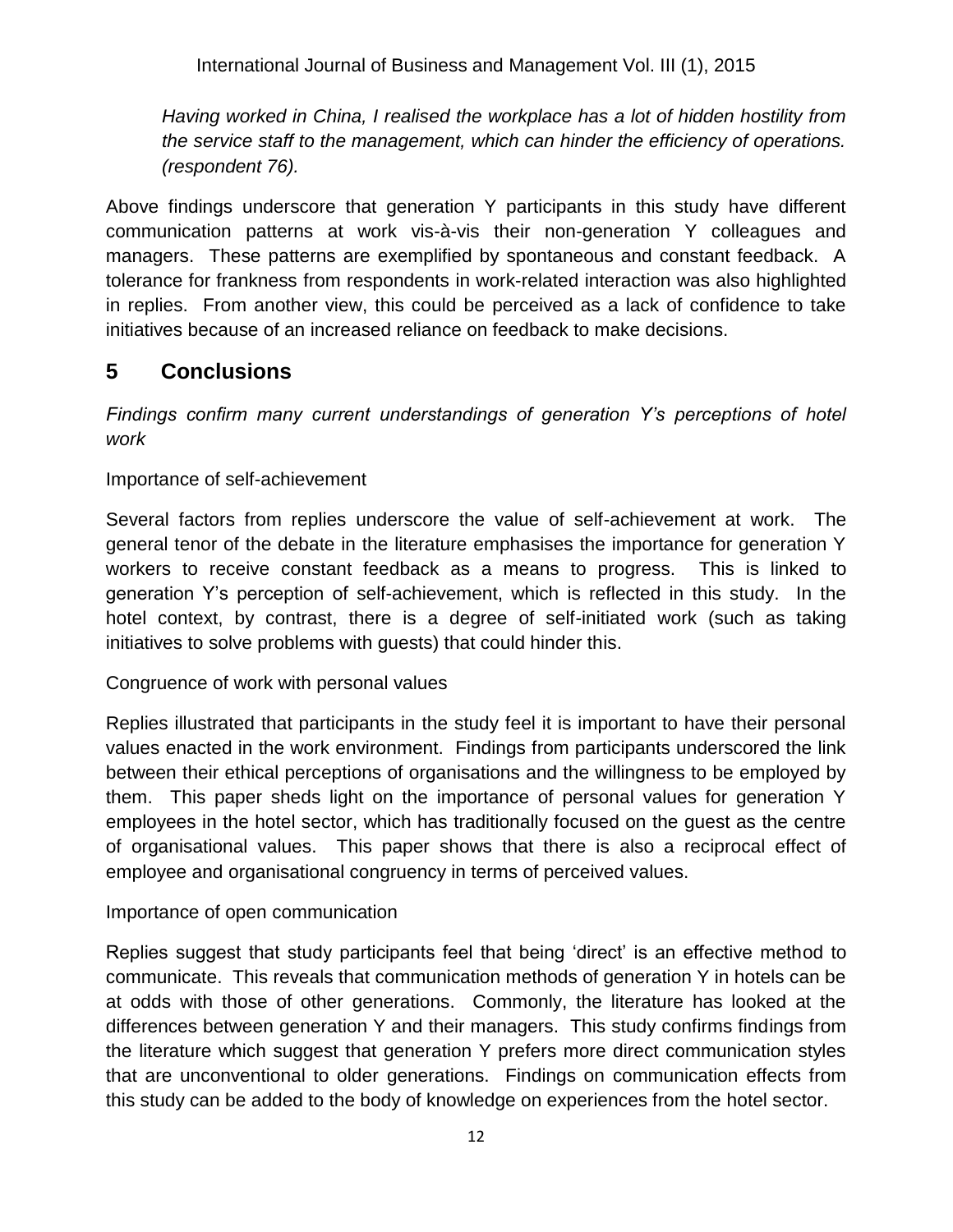## *Findings shed new light on conceptual understandings of generation Y's expectations from hotel work*

Generation Y's perception of time in hotel work is more fragmented than expected

Despite the prevalence of studies which suggest that generation Y is dependent on immediacy when interacting at work, findings from this study emphasise a reliance on face-to-face relationships. This could also be due to the nature of hotel work in general. However, despite long working hours and the predominance of face-to-face contact at work (notably with colleagues, managers, and guests), generation Y hotel workers can also perceive high levels of temporal fragmentation versus non-generation Y employers. This can be due to increased social and work demands due to a 'hyperactive' organisation of time. This suggests that generation Y, despite their tendency to carry out multiple tasks simultaneously, adapt to the working patterns of non-generation Y hotel employees.

Respondents discuss work tasks in terms of milestones and goals. This suggests that participants see structured job and career design as a way to motivate themselves. This also reveals that generation Y is also more focused on temporal aspects of work. On a deeper level, this also indicates that there are learning periods that take more time than expected, such as when gaining experience for promotion. These understandings have broader repercussions on how generation Y develops and maintains work relationships.

Generation Y's understanding of careers and work relationships contrasts with hotel industry norms

This paper reveals that generation Y employees in hotels, in the sample drawn, contrast with industry norms which emphasise traditional, and more hierarchical work relationships. Tension emanating from organisational and cultural aspects of hierarchical relationships surfaced in replies. Findings from this study also shed light on the effects of work relationships in terms of careers. Cultural and organisational career norms in hotels are affected by deeply-rooted industry traditions. Generation Y in the hotel sector is confronted with a traditional model of hierarchy, within conventional working environments.

After evaluating replies, it became clear that the ensemble of understandings in terms of careers is made up of mono-perspectives. In findings, there is no illustration of how career perspectives could be understood by considering alternative views (e.g., those of managers or colleagues). Study findings brought to light incongruous expectations in terms of communication at work. For example, generation Y workers expected more abundant communication than is expected from their non-generation Y colleagues or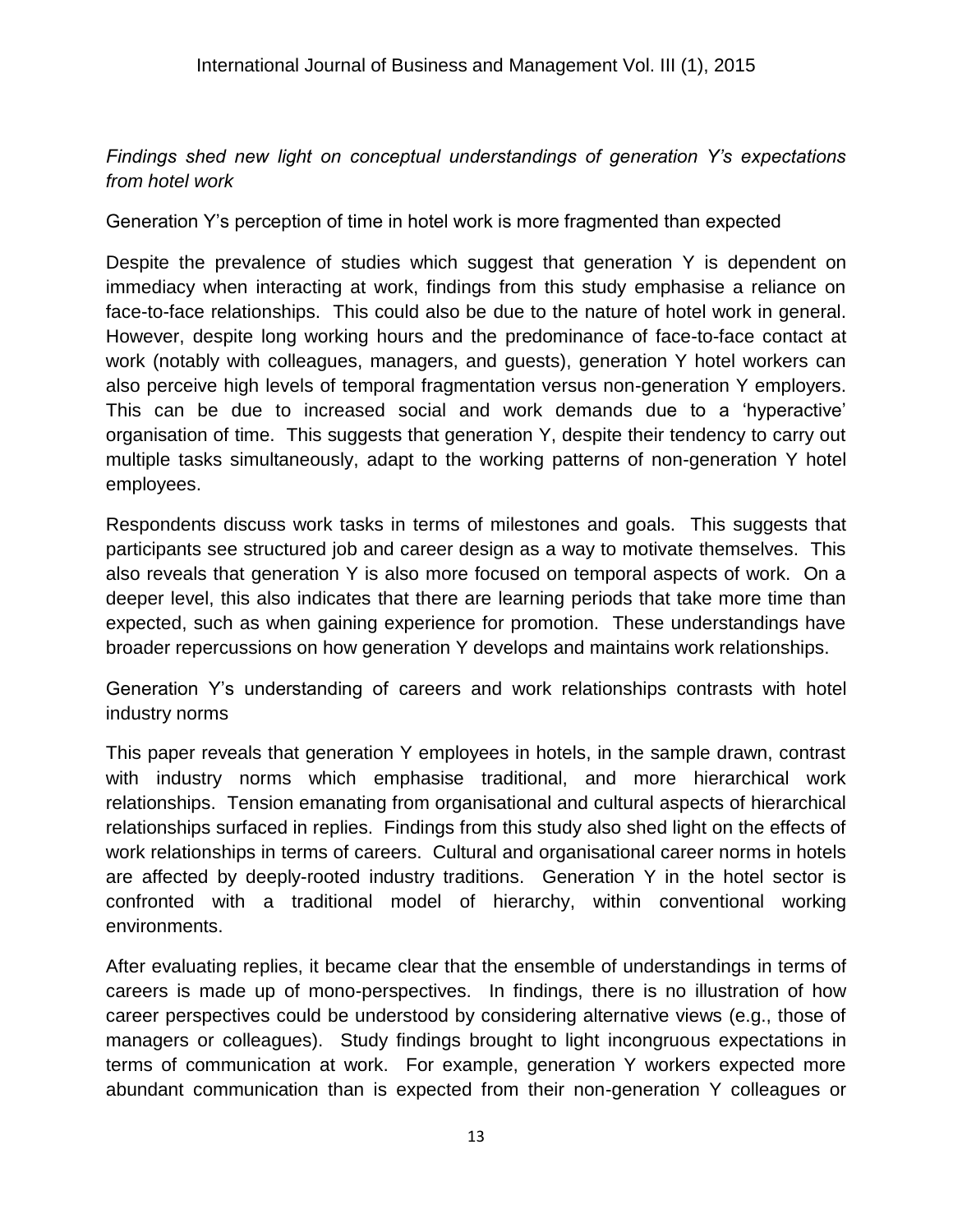managers. This underscores the crevasse which separates generation Y's mind set from those of other generations.

It could be argued that generation Y's career perceptions are incompatible with hotel sector practice. It is unclear how generation Y's career preferences will affect managerial practice. When viewed through the lens of role sets, generation Y will seek to balance work- and non-work obligations. Findings show that their expectations are different than older generations. Employment features offered to generation Y hotel workers will influence their choice of employer and careers. Findings reveal a need for increased versatility in employment practice (such as flexible work patterns) and open communication between employees and employers to share expectations (such as increased feedback across hierarchical levels).

Findings open up the debate on the importance of generational awareness for employees and their colleagues and managers. This denotes a need for generation Y and their nongeneration Y colleagues and managers to gain increased understanding of generational aspects of work relationships. Findings from this study reveal that generation Y's current understanding of work in hotels is highly influenced by communication patterns and expectations from others in the workplace. Despite this, and paradoxically, generation Y maintains parochial, self-centred views of careers.

From a wider angle, this paper demonstrates that generation Y's mind set is composed of contrasting dimensions. Examples include the emphasis on open communication in addition to a desire to maintain self-centred communication expectations of colleagues and managers. Despite insight revealed in this paper, many of these dimensions remain opaque to some degree. It could be argued that increased understanding of generational perspectives of work is difficult to capture because they remain within a generationalrelated 'state of mind.'

## **6 Limitations**

This study was cross-sectional and could not track any change. There was also a lack of equal national groups in the sample. Discussions in this paper do not suggest that this study seeks to generalise. Rather, the paper aims to reveal insight from the group of people studied in the hotel industry context through their experiences. It could be beneficial in the future to use face-to-face interviews to probe. Methodologically, it could be valuable to opt for a highly inductive approach for future studies. This suggests picking up key topics for discussion during interviews and then exploring those topics in second interviews with the same and/or a larger number of participants.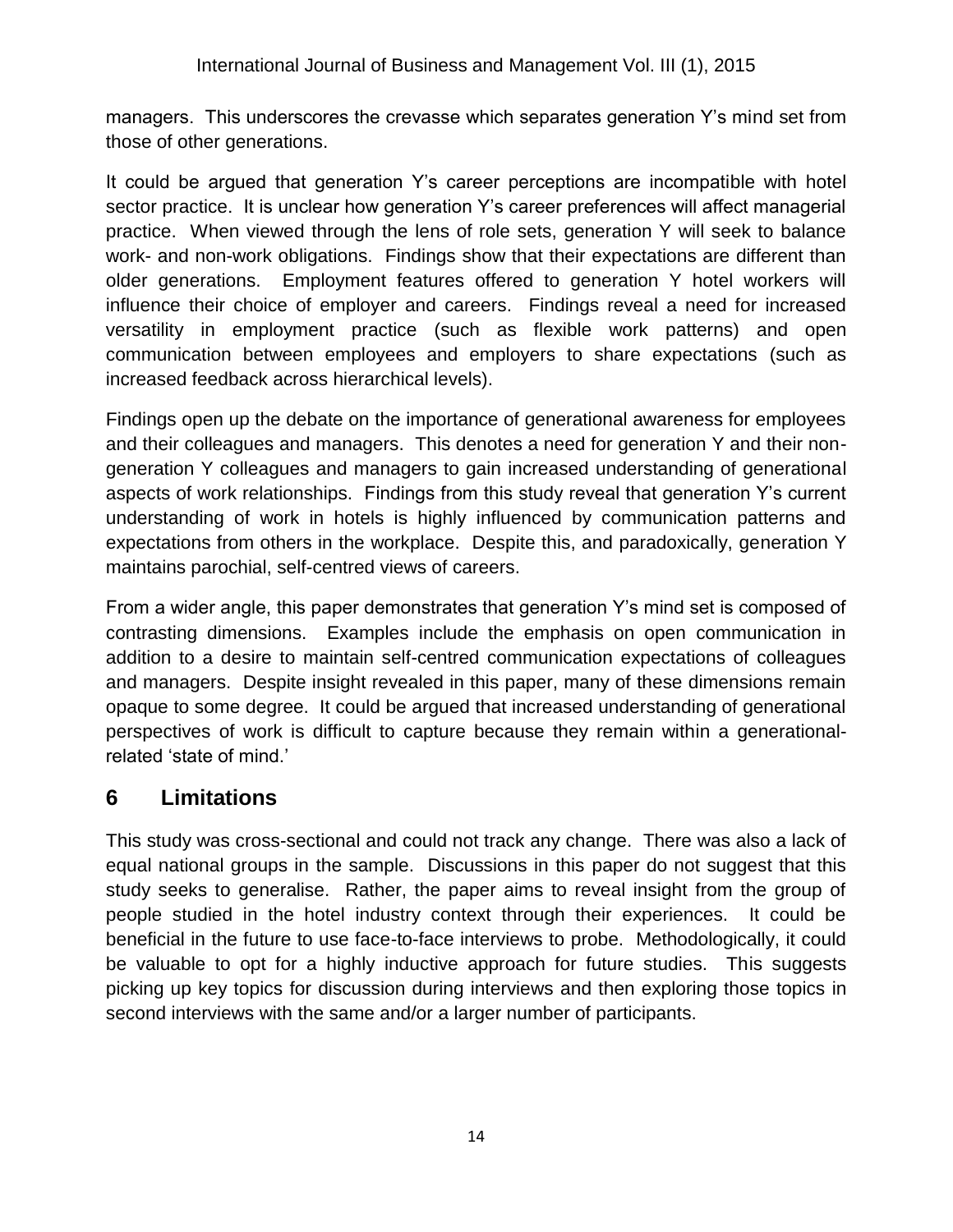## **References**

- Adams, J. (1976), "The structure and dynamics of behaviour in organizational boundary roles." In *Handbook of industrial and organizational psychological*, ed. M. Dunnette, 1175-1199. Chicago: Rand McNally.
- Barron, P., Maxwell, G., Broadridge, A., Ogden, S. (2007), "Careers in Hospitality Management: Generation Y's Experiences and Perceptions," *Journal of Hospitality and Tourism Management*, Vol. 14, No. 2.
- Baum, T. (2006), "Reflections on the Nature of Skills in the Experience Economy: Challenging Traditional Skills Models in Hospitality," *Journal of Hospitality and Tourism Management*, Vol. 13, No. 2.
- Cennamo, L., Gardner, D. (2008), "Generational differences in work values, outcomes and person-organisation values fit," *Journal of Managerial Psychology*, Vol. 23, No. 8.
- Denzin, N., Lincoln, Y. (1998), *Strategies of Qualitative Enquiry*. London: Sage Publications, Ltd.
- Eisner, S. (2005), "Managing Generation Y," *SAM Advanced Management Journal*, autumn.
- Erickson, T. (2008), *Plugged in, the Generation Y Guide to Thriving at Work.* Boston: Harvard Business Press.
- Fenich, G., Scott-Halsell, S., Hashimoto, K. (2011), "An Investigation of Technological Uses by Different Generations as it Relates to Meeting and Events: A Pilot Study," *Journal of Conventions and Event Tourism*, Vol. 12.
- Giorgi, A. (1994), "A Phenomenological Perspective on Certain Qualitative Research Methods," *Journal of Phenomenological Research*, Vol. 25, No. 2.
- Gursoy, D., Maier, T., Chi, G. (2008), "Generational differences: An examination of work values and generational in the hospitality gaps in the hospitality workforce," *International Journal of Hospitality Management,* Vol. 27.
- Josiam, B., Devine, F., Baum, T., Crutsinger, C., Reynolds, J. (2007), "Attitudes to Work of Generation Y Students in Hospitality Management: a comparative analysis of students in England, Scotland and Northern Ireland," *Journal of Hospitality and Tourism Education*, Vol. 22, No. 1.
- Lewis, R., Mottier, E. (2012), "A 'hotel within a hotel' in Bangkok," *Emerald Emerging Markets Case Study Collection*, Vol. 2, Issue 8.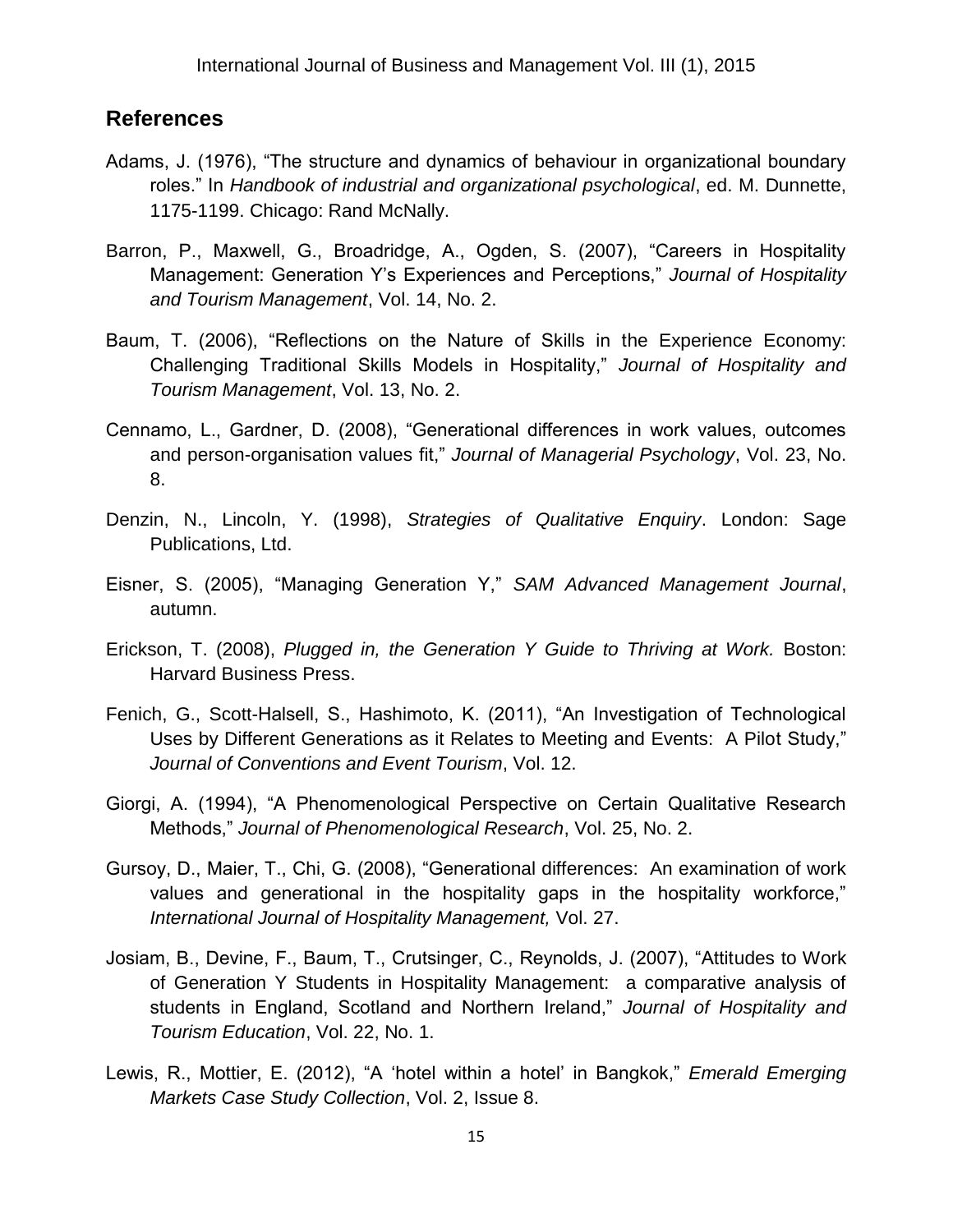- Martin, C. (2005), "From high maintenance to high productivity,' *Industrial and Commercial Training*, Vol. 37, No. 1.
- Maxwell, G., Broadbridge, A. (2010), "Generation Y's Career Expectations and Aspirations: Engagement in the Hospitality Industry," *Journal of Hospitality and Tourism Management*, Vol. 17.
- Merton, R. (1957), "The role-set: problems in sociological theory, *British Journal of Sociology*, Vol. 8.
- Michel, J., Kavanagh, M., Tracey, B. (2012), "Got Support? The Impact of Supportive Work Practices on the Perceptions, Motivation, and Behavior of Customer-Contact Employees," *Cornell Hospitality Quarterly*, Vol. 54, No. 2.
- Ng., E., Schweitzer, L., Lyons, S. (2010), "New Generation, Great Expectations: A Field Study of the Millenial Generation," *Journal of Business Psychology*, Vol. 25.
- Richards, L. (2009), *Handling Qualitative Data*. London: Sage Publications, Ltd.
- Schein, E. (2010), Organizational Culture and Leadership. San Francisco: John Wiley and Sons.
- Solnet, D., Hood, A. (2008), "Generation Y as Hospitality Employees: Framing a Research Agenda," *Journal of Hospitality and Tourism Management,* Vol. 15.
- Solnet, D., Kralj, A. (2011), "Generational Differences in Work Attitudes, Evidence from the Hospitality Industry," *Florida International University Review*, Vol. 29, No. 2.
- Solnet, D., Kralj, A., Kandampully, J. (2012), "Generation Y Employees: An Examination of Work Attitude Differences," *The Journal of Applied Management and Entrepreneurship*, Vol. 17, No. 3.
- Terjesen, S., Vinnicombe, S., Freeman, C. (2007), "Attracting generation Y graduates, organisational attributes, likelihood to apply and sex differences," *Career Development International*, Vol. 12, No. 6.
- Tulgan, B. (2009), Not Everyone Gets a Trophy: How to Manage Generation Y. San Francisco: John Wiley and Sons.
- Twenge, J., Campbell, S. (2008), "Generational differences in psychological traits and their impact on the workplace," *Journal of Managerial Psychology*, Vol. 23, No. 8.
- Twenge, J., Campbell, S., Hoffman, B., Lance, C. (2010), "Generational Differences in Work Values: Leisure and Extrinsic Values Increasing, Social and Intrinsic Values Decreasing," *Journal of Management*, Vol. 36, No. 5.